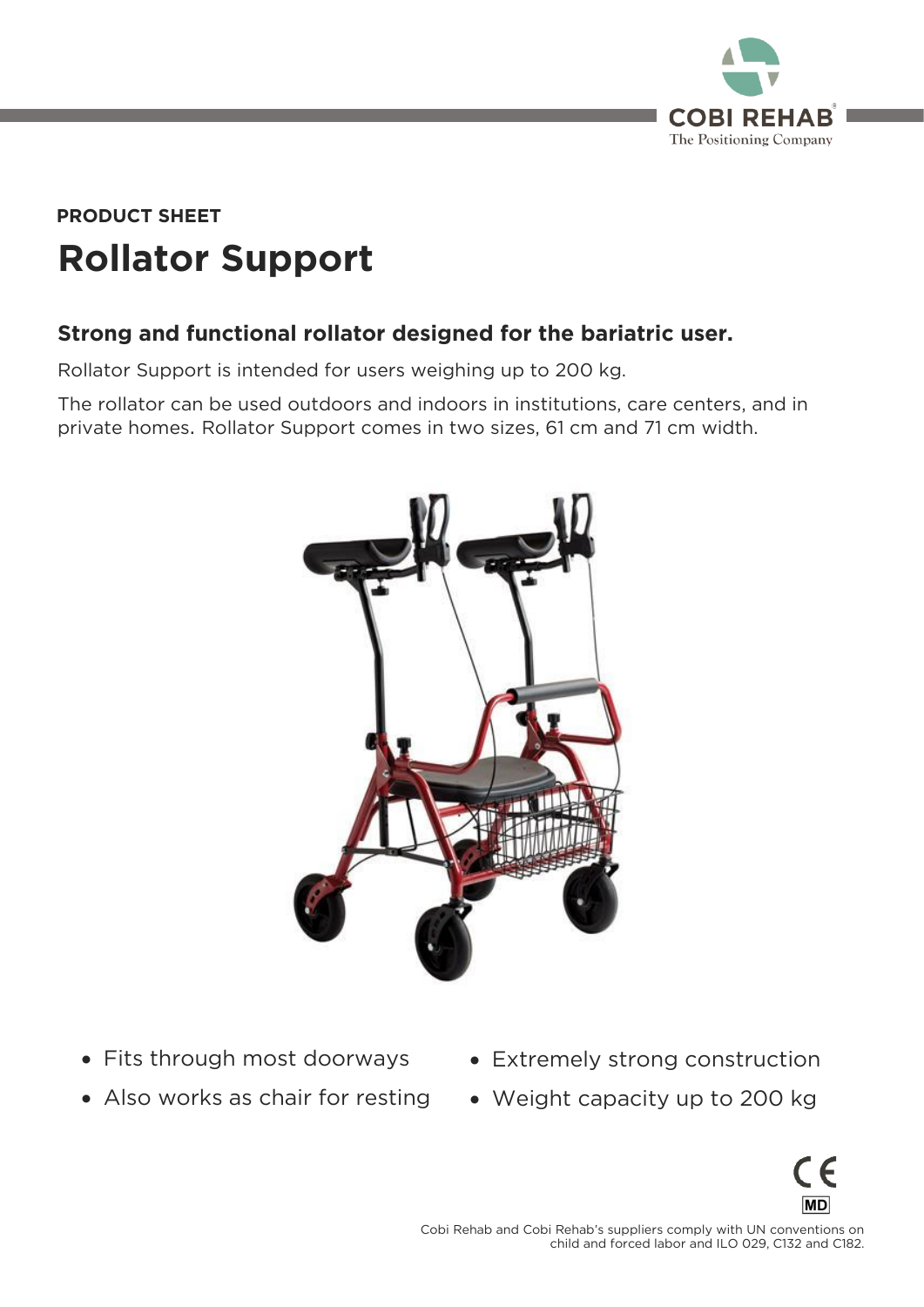# **Rollator Support**

#### **General comments**

This product sheet contains important information about the use of Rollator Support and the target group for the rollator. It also includes a range of group<br>specifications on Rollator Support specifications on Rollator Support.

The most recent version of this product sheet can<br>be found on our website. Check if the version you are reading now is the most recent. are reading now is the most recent.

If you need a product sheet written in a larger<br>font size, the manual is available in PDF format at font size, the manual is available in PDF format at

#### **Use**

Rollator Support is intended for users weighing up<br>to 200 kg. The rollator is designed for use outside and inside in institutions care centers and private and inside in institutions, care centers and private centers and private centers and private centers and private  $\frac{1}{2}$ 

The height adjustable forearm supports assist the user to drive the rollator forwards in an upright position and at the same time relieve the wrists. position and at the same time relieve the wrists.

cobirehab.com, which can be scaled up to the required font size.

You can always contact Cobi Rehab on + 45 7025<br>2522 or cobi@cobi.dk if you want more  $\frac{1}{2}$  information about Rollator Support information about Rollator Support.

product specifications without providing prior product specifications with providing providing providing providing providing providing providing providing pr<br>Providing providing providing providing providing providing providing providing providing providing providing

Product safety notices and product recalls can be viewed on the website.

Rollator Support can be used as a resting chair when the brakes are locked.

Do not use Rollator Support on soft and uneven<br>surfaces.

#### **Contraindications**

The user of Rollator Support must have physical<br>and cognitive resources to control and operate  $\alpha$  and  $\alpha$  is control and  $\alpha$  is control and  $\alpha$  is control and  $\alpha$  is control and  $\alpha$  is control and  $\alpha$  is control and  $\alpha$  is control and  $\alpha$  is control and  $\alpha$  is control and  $\alpha$  is control and  $\alpha$  is cont  $m$ anner

# **Sizes and measures**

Rollator Support is available in two sizes, 61cm the handles. Both models have a seat width of  $\frac{1}{2}$  flcm seat height of  $\frac{1}{2}$  flcm and a seat denth of  $\frac{1}{2}$  $\frac{1}{2}$ cm.

The total width of Rollator Support is 13 cm more than the distance between the handles. Be aware of the model with a width of 84 cm can have difficulties going through certain doorways. difficulties going through certain doorways.

#### **How to choose the right size**

Which size of Rollator Support depends on the body shape and measures of the user. For users with a lot of fullness around the pelvis and thighs, we recommend a size 71 cm. we recommend a size 71 cm.

 $\overline{C}$  and instructions on how to choose the right size and instructions on how to choose the right size.

Never use the rollator on surfaces that slope by more than 3.5 degrees. more than 3.5 degrees.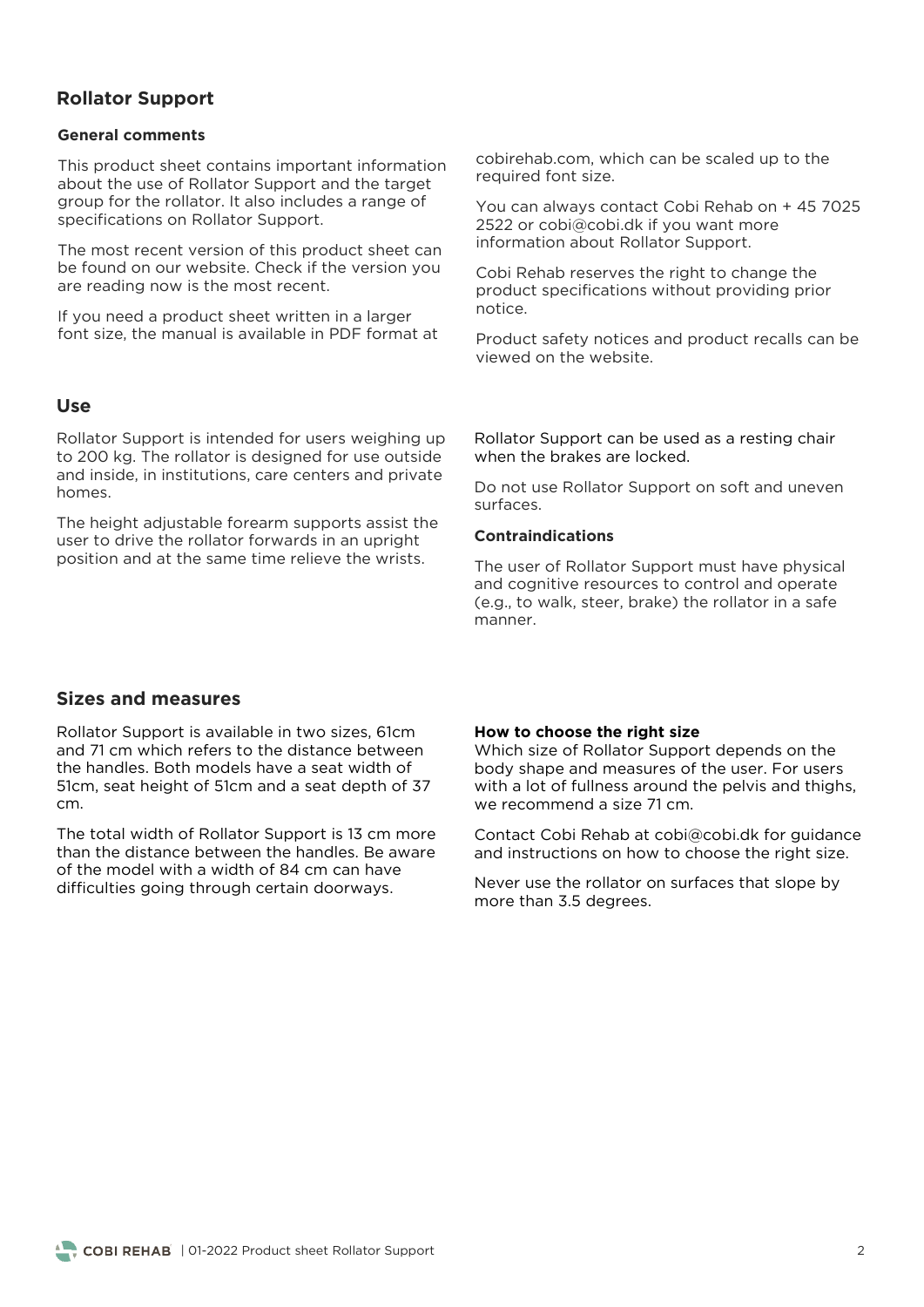# **Adjustments**

#### **Adjusting the height of the underarm support**

Adjusting the height of the underarm support can<br>be done by loosen the knob for height adjustment. Push the screw, so the bars can move freely up and down.  $f(x, y)$  and down.

Then push the underarm support up or down until<br>the required height has been found. Reinsert the screw and the knob again. screw and the knob again.

# **Safety back rest**

When the user is resting on the seat, the back rest ensures the weight of the user is evenly distributed on the seat. This way the risk of tipping is prevented significantly. tipping is prevented significantly.

#### **Folding the rollator**

The rollator can be folded by grabbing the front of the seat (the side closest to user) with one hand. Hold one handle with the other hand. Lifting the seat makes the rollator fold. the seat makes the rollator fold.

#### **Brakes**

stons and longer stons stops and longer stops.

It also makes the user more comfortable when<br>sitting. sitting.

# **Cleaning and disinfection**

The frame, seat, handle, and safety back rest of the rollator must be cleaned with water and a regular cleaning agent. regular cleaning agent.

#### **Disinfection**

The rollator's frame, seat, handle, and safety backress can also be also because with ethanol 70-85% or a chlorine product 1000-1200 ppm .

The upholstered seat and the safety back rest can<br>be exchanged when switching to a new user. be exchanged when switching to a new user.

# **Long term storage**

The Rollator Support should be stored in the dark<br>and covered with a sheet or other cover.

The Rollator Support should be stored at temperatures between -10° and 50°C. temperatures between -10° and 50°C.

# **Transport in motor vehicle**

Rollator Support can easily be folded if the vehicle.

Grasp the front edge of the seat with one hand.<br>Hold one of the handles with the other hand.

Lift up on the seat and fold the rollator.

removed to take un less space removed to take up less space.

 $\triangle$  The Rollator Support must not be used as a seat in a motor vehicle.